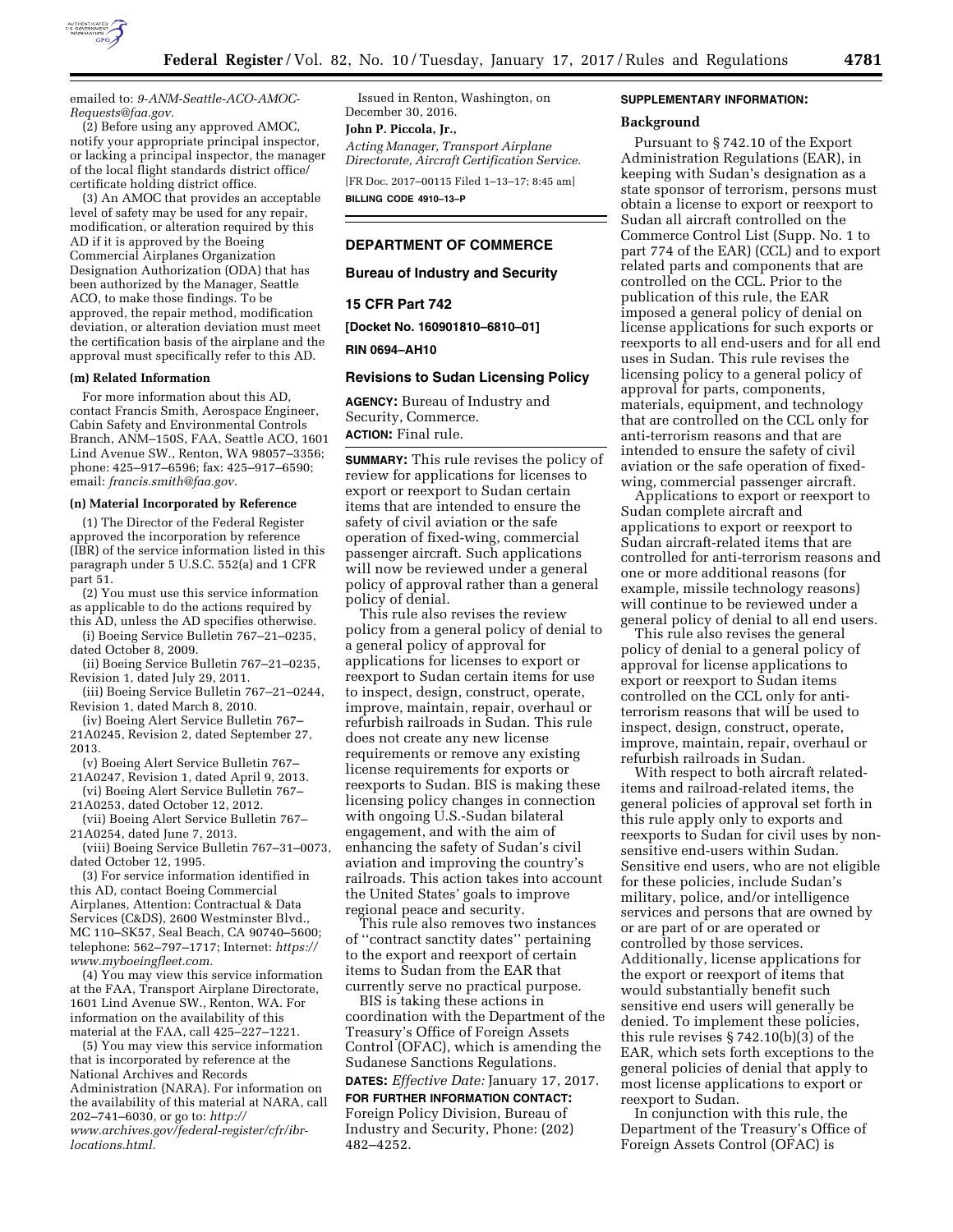amending the Sudanese Sanctions Regulations, 31 CFR part 538, to add a new general license that authorizes all transactions prohibited by those regulations and by Executive Orders 13067 and 13412. Under OFAC's new general license, newly-authorized transactions include the processing of transactions involving persons in Sudan; the importation of goods and services from Sudan; the exportation of goods, technology, and services to Sudan; and transactions involving property in which the Government of Sudan has an interest. Persons interested in exporting or reexporting to Sudan goods and technology that are subject to the EAR, including items related to railroads or the safety of civil aviation or safe operation of fixed-wing commercial passenger aircraft, pursuant to OFAC's new general license should consult BIS regarding any licensing obligations they may have under the EAR.

BIS will continue to evaluate license applications in light of section 6(j) of the Export Administration Act of 1979 (EAA), as continued in effect under the International Emergency Economic Powers Act, and any other relevant legal requirements.

This rule also removes and reserves paragraphs (c)(6)(iii) and (c)(10)(iii) of Supplement No. 2 to part 742, which state licensing policy and contract sanctity dates for aircraft, and cryptographic and cryptologic equipment, respectively. The licensing policies for these commodities are stated in paragraphs (b)(1)(iv) and  $(b)(1)(v)$  of  $\S 742.10$  and need not be repeated in Supplement No. 2. Moreover, as a consequence of this rule, which revises licensing policy for certain aircraft-related items and railroad-related items, the latter category potentially including cryptographic and cryptologic equipment, paragraphs  $(c)(6)(iii)$  and  $(c)(10)(iii)$ 's statements of a general policy of denial for all endusers in Sudan is no longer accurate. Additionally, the recitation of contract sanctity dates in Supplement No. 2 does not serve a practical purpose. The term ''contract sanctity date'' draws on section 6(p) of the EAA. That section constrains BIS's ability to limit exports and reexports in performance of contracts entered into prior to the date of imposition of export controls. The references to the contract sanctity dates in the supplement do not limit or otherwise affect the right of any license applicant to assert that the provisions of section 6(p) of the EAA apply to the license application that it is submitting. The identified dates are also long outdated, with March 21, 2003, the most recent contract sanctity date that this rule removes from Supplement No. 2 to part 742.

### **Export Administration Act of 1979**

Although the Export Administration Act of 1979 expired on August 20, 2001, the President, through Executive Order 13222 of August 17, 2001, 3 CFR, 2001 Comp., p. 783 (2002), as amended by Executive Order 13637 of March 8, 2013, 78 FR 16129 (March 13, 2013), and as extended by the Notice of August 4, 2016, 81 FR 52587 (August 8, 2016), has continued the Export Administration Regulations in effect under the International Emergency Economic Powers Act. BIS continues to carry out the provisions of the Export Administration Act, as appropriate and to the extent permitted by law, pursuant to Executive Order 13222 as amended by Executive Order 13637.

### **Rulemaking Requirements**

1. Executive Orders 13563 and 12866 direct agencies to assess all costs and benefits of available regulatory alternatives and, if regulation is necessary, to select regulatory approaches that maximize net benefits (including potential economic, environmental, public health and safety effects, distributive impacts, and equity). Executive Order 13563 emphasizes the importance of quantifying both costs and benefits, of reducing costs, of harmonizing rules, and of promoting flexibility. This rule has been determined not to be significant for purposes of Executive Order 12866.

2. Notwithstanding any other provision of law, no person is required to respond to, nor shall any person be subject to a penalty for failure to comply with, a collection of information subject to the requirements of the Paperwork Reduction Act of 1995 (44 U.S.C. 3501 *et seq.*) (PRA), unless that collection of information displays a currently valid Office of Management and Budget (OMB) control number. This rule involves a collection of information approved under OMB control number 0694–0088—Simplified Network Application Processing+ System (SNAP+) and the Multipurpose Export License Application, which carries an annual estimated burden of 31,833 hours. BIS believes that this rule will have no material impact on that burden. To the extent that it has any impact, BIS believes that the benefits of this rule justify any additional burden it creates. This rule does not impose any new license requirements; in fact, it creates more favorable license application review policies for exports and

reexports to Sudan. These more favorable policies might increase the number of license applications submitted to BIS because applicants might be more optimistic about obtaining approval. However, the benefit to license applicants in the form of greater likelihood of approval justifies any additional burden. Send comments regarding this burden estimate or any other aspect of this collection of information, including suggestions for reducing the burden, to Jasmeet K. Seehra, Office of Management and Budget, by email at *[jseehra@omb.eop.gov](mailto:jseehra@omb.eop.gov)* or by fax to (202) 395–7285 and to Sheila Quarterman at *[sheila.quarterman@bis.doc.gov.](mailto:sheila.quarterman@bis.doc.gov)* 

3. This rule does not contain policies with Federalism implications as that term is defined under Executive Order 13132.

4. The provisions of the Administrative Procedure Act (5 U.S.C. 553) requiring notice of proposed rulemaking and the opportunity for public participation, and a delay in effective date, are inapplicable because this regulation involves a military or foreign affairs function of the United States (*see* 5 U.S.C. 553(a)(1)). BIS is making these licensing policy changes in connection with ongoing U.S.-Sudan bilateral engagement, and with the aim of enhancing the safety of Sudan's civil aviation and improving its railroads. This decision takes into account our goals to improve regional peace and security. A delay in effective date would undermine progress in that bilateral engagement adversely impacting the U.S. Government's foreign policy goals of improving regional peace and security.

Further, no other law requires that a notice of proposed rulemaking and an opportunity for public comment be given for this rule. Because a notice of proposed rulemaking and an opportunity for public comment are not required to be given for this rule under 5 U.S.C. 553, or by any other law, the requirements of the Regulatory Flexibility Act (5 U.S.C. 601 *et seq.*) are not applicable.

# **List of Subjects in 15 CFR Part 742**

Exports, Terrorism.

For the reasons set forth in the preamble, part 742 of the Export Administration Regulations (15 CFR parts 730–774) is amended as follows:

### **PART 742—[AMENDED]**

■ 1. The authority citation for 15 CFR part 742 continues to read as follows:

**Authority:** 50 U.S.C. 4601 *et seq.;* 50 U.S.C. 1701 *et seq.;* 22 U.S.C. 3201 *et seq.;*